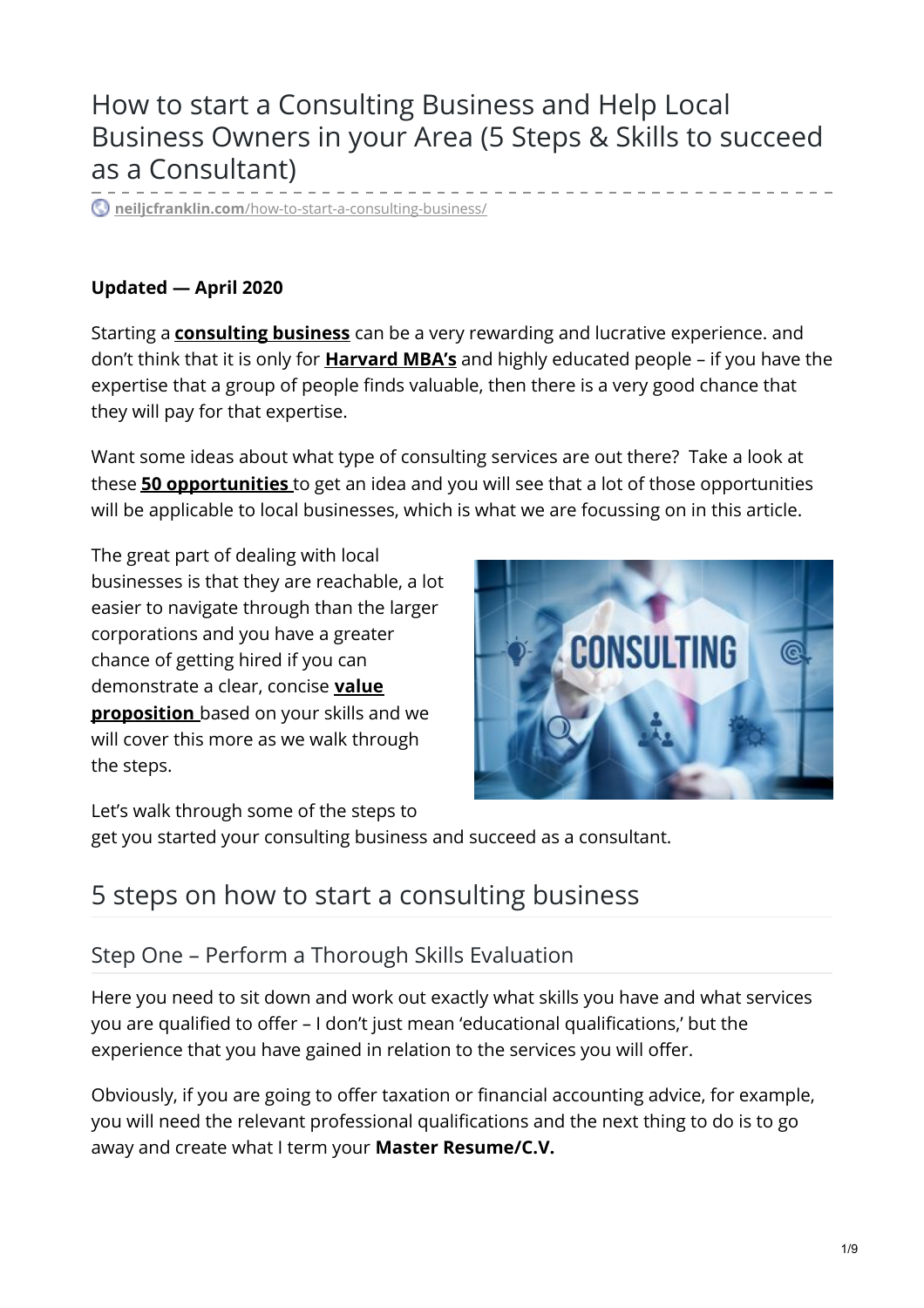This is an important step that I believe everyone should go through and it involves going through your life history to work out your technical, personal, and emotion

(**[Emotional](https://psychcentral.com/lib/what-is-emotional-intelligence-eq/) Quotient** or **EQ)**.

Many people understand the concept of **[Intelligence](https://www.sciencedaily.com/terms/intelligence_quotient.htm) Quotient** (**IQ**), but **EQ** is now just as and in some cases more important.

As a recruiter for over 35 years, I am well used to digging through someone's resume to look for as much tangible value as possible. When I am presenting a candidate to a client, I will always make sure that each person has a clear **Value Proposition**, just like the one I talked about for providing consulting services, as



in reality, that is what the company will buy, whether you are hiring a person, consultant or consulting company.

This will be a highlighted area on the front page of the resume that will stand out and show clearly, the benefit of hiring that person. I would take whatever time it took to do this during the process of creating the master resume.

So you have your 'master resume' which will contain everything about you and then the one you will tailor specifically to the opportunity you are going after and this step is important for people who want to start a consulting business as so many simply undersell themselves.

If you are starting out on your own, it is vital that people not only understand what you are going to do for them and what problems you are going to solve, but that they know **'who' you are** as well.

Back to EQ and what some term **'soft skills,'** which are the same – in today's fast-paced world of ever-increasing **[automation](https://www.techopedia.com/definition/32099/automation)**, it is vital to be able to demonstrate the **'human factor'** and this will definitely help set you apart if say there are two or three people or companies going after the same opportunity.

Don't skip through this step thinking it is not important – when I am helping an individual prepare a resume or a company rework its message, the people concerned are usually amazed at the little things I will pick up on that I know will truly set them apart.

In the recruiting world, I have created many jobs that didn't exist simply by articulating the person's value and also created many a marketing message that will immediately scream out to the market and open up more opportunities.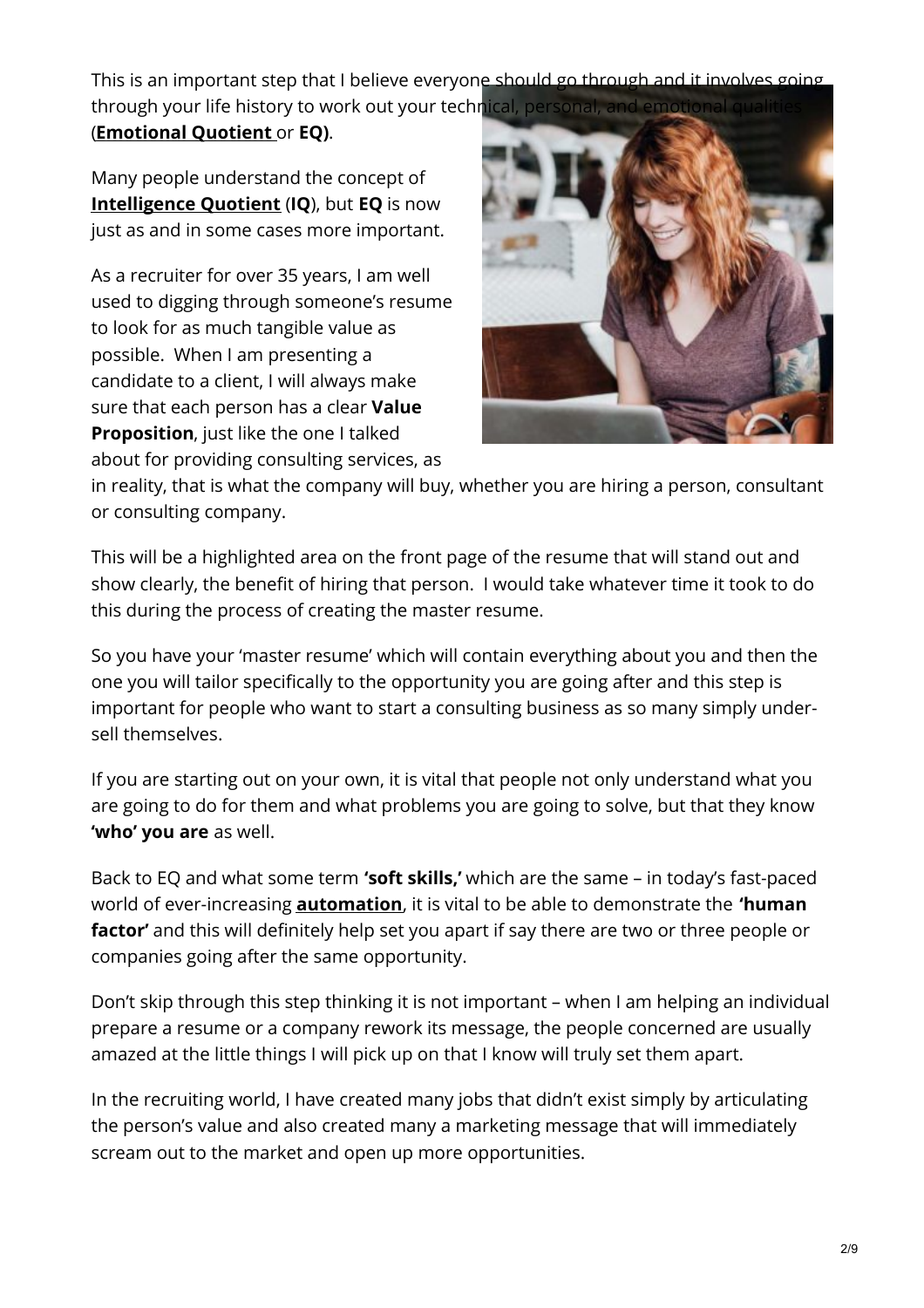When you are selling to local companies there are advantages as I have mentioned, but usually, the owners are far more cash-conscious than their large corporate counterparts and here you really need to be aware that building trust is critical, especially when you are starting out and I would rather have an information 'overkill,' than a 'no-kill!'

## Step Two – Who Are You Going To Serve?

So you know your skills now better than probably ever if you have performed the audit as described and now it is time to package them into an offering as you would think.

But hold on for a moment…

Let's look at a way of reverse-engineering the process.

#### **[Google](https://www.google.com/)** is your friend and doing **[keyword](https://www.marketingterms.com/dictionary/keyword_research/)**

**research** in your industry can tell you what people are searching for online and when we get to the website section of the steps it will form a valuable part of your **SEO strategy** and I personally went **[through](https://www.clickdo.co.uk/seo-training-course/) this course** to understand the process more deeply and remember I am 55 and it's not that I didn't understand **SEO**, as my companies have used it extensively over the years, but I wanted to understand it to further my own learning and expertise.

**Google** also offers many other analytical and support tools and services for startups and you should investigate them all.

So the Internet gives you a way to find out the problems and then package your offering accordingly, which is far easier than starting out in the pre-Internet days!

Let's say you want to start a web design consulting service – where you will be building websites for startups, re-designing them as well as consulting with people of what determines an optimal website or as I like to say a functional website.

Remember as a consultant you are offering expertise and advice and many consultants leave 'money on the table,' simply because they don't think of the big picture. Sure, you need to specialize, but in the web design business, you may want to offer a full service of say design, optimization, and marketing. In this way, you drop the 'design' part from the service description and put it into the explanation of what you can do.

You can work out a sub-contract arrangement with other consultants who perform the tasks you don't and also learn the skills yourself.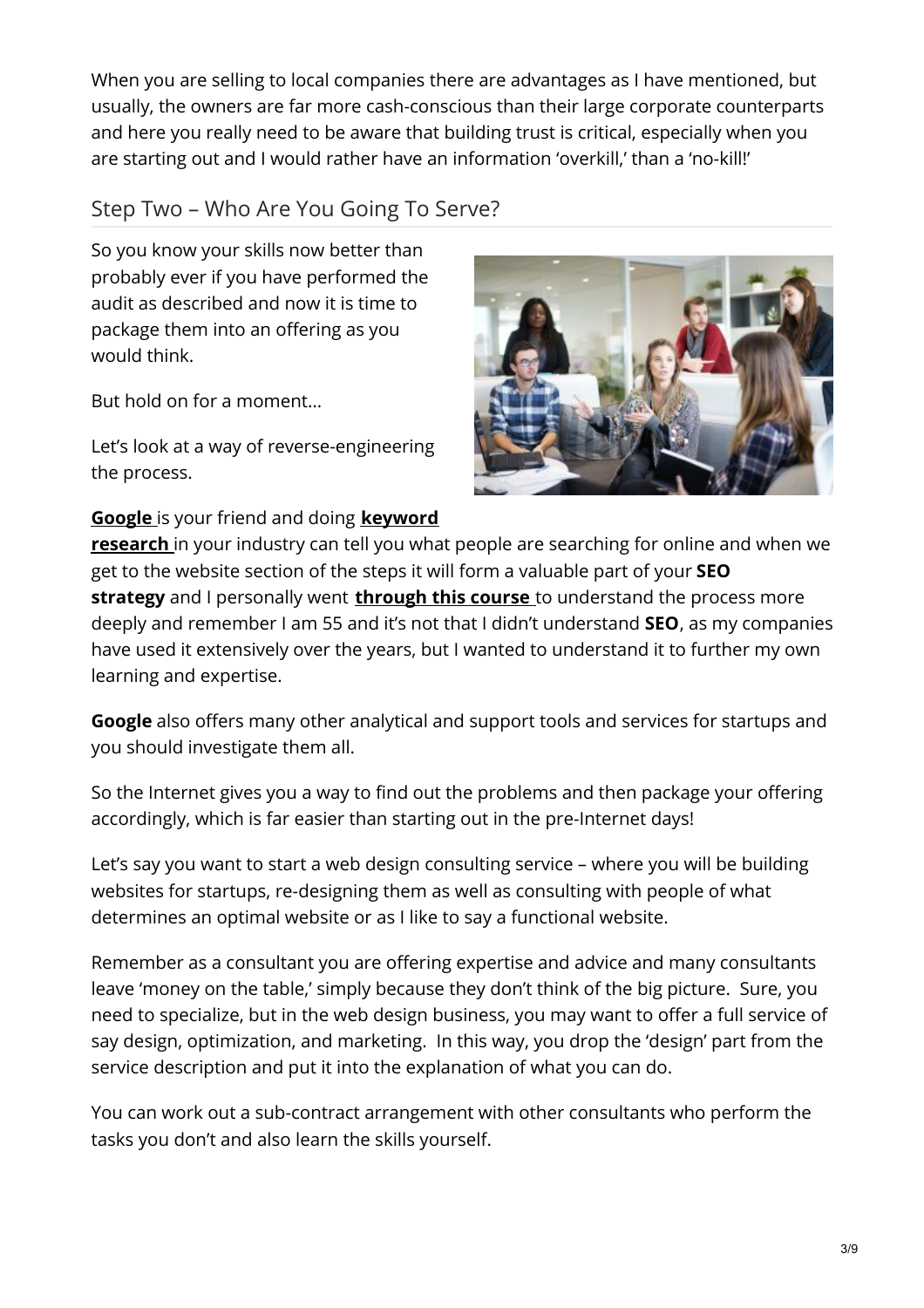Always think of the client and for me, when web designers approached me for my site designs, I asked them about marketing and most said they couldn't do it or even recommend someone, so I would wait until I found what I wanted. I didn't care if they subcontracted the work, I simply cared about the outcome.

And so should you – keep to your area of expertise, but cover obvious service gaps.

Put a good deal of time into this step and you will enjoy the rewards as many people just don't do enough research or dig deep enough into their market.

Finally, as a consultant, make sure you keep up with market trends and what is happening – you want to make sure that you are a true **[Subject](https://www.thebalancecareers.com/subject-matter-expert-2275099) Matter Expert** and that you stay ahead in your field.

## Step Three – Develop Your Business Plan

I cover business planning in more detail in **this [article](https://www.neiljcfranklin.com/how-to-start-a-business/) here** and I will tell you that I am a fan of keeping things simple and focussing on **[sales](http://www.businessdictionary.com/definition/sales.html)** and **[cash](http://www.businessdictionary.com/definition/cash-flow.html) flow**, which determines the success of any business.

The most important things to consider here are what are you going to achieve in revenue terms quarterly, what pricing model are you going to use, what credit (if any) are you going to offer your clients and when do you expect your first invoice to be paid?

This is an oversimplification, but it is essential that you know the above and can



then build a model to operate the business and I would suggest being ultra-cautious and way underestimating sales and also the frequency of your invoicing.

As you are starting out and working with local companies, you want to make sure that credit periods are kept to the absolute minimum and I would suggest asking for an upfront payment of say 50% of the project value. I would also suggest that you explain exactly to your clients as to how you work commercially and its no good having the latest online **[accounting](https://www.oneup.com/) and CRM software** if you are not going to get paid.

Your research should give you information about current pricing models for your services and then it comes down to what value you offer and articulate to fine-tune it.

Risk management is critical to business success however small or big you are and this is where you need to ensure that you constantly aware of the trends and threats to the industry – make sure your **S.W.O.T [analysis](https://www.investopedia.com/terms/s/swot.asp)** is always current.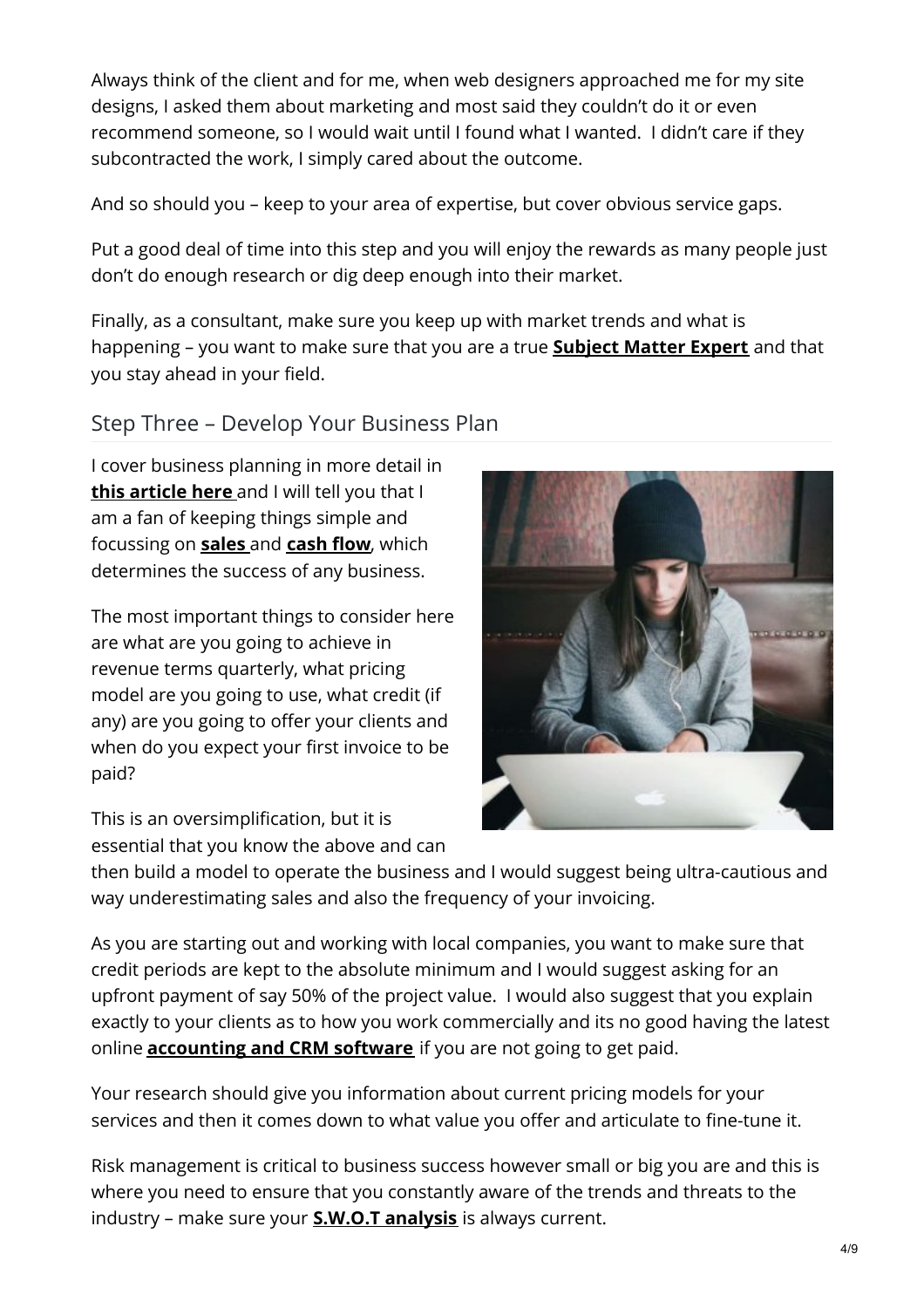You've heard the phrase "fail to plan and you plan to fail" and you will get no argument from me here because it is true!

## Step Four – What Is Your Business Operating Model?

Here you will need to incorporate a company or operate as a sole trader or partnership and for information in the **US look here** and for [information](https://www.usa.gov/start-business) about the **UK look [here.](https://www.gov.uk/set-up-business)**

You will also need to talk to professional advisors in the field of accountancy and law to make sure you cover everything and also to look at what insurance coverage you will need.

Now we come to the model – how is it going to operate and where from?



It is far more common than ever to work

from home these days and it is the first and obvious choice as a startup…or is it?

Some people simply do not have the discipline to work from home and are easily distracted. I worked from home when I started my first recruitment company and it was easy for me because I was extremely driven, motivated and was hungry to grow my company. I know of a few people who cannot work from home because they simply find it too distracting and especially if their partner or family members are at home.

As a consultant, you need discipline and motivation – especially as those projects start rolling in, so make sure you give this careful consideration, but it is also silly to have any costs you don't need or that will not benefit the client.

The most important part of your business model is to think like a startup – you need an operation that is extremely lean, efficient and makes use of available technology, and don't spend money on anything that will not add an immediate benefit to your client, so forget the latest smartphone and tablet, forgo the new car that you had planned and remember your client only cares about what you do for them and little else.

Be aware that you may also be writing a lot of proposals and reports for your clients, so brush up on those business writing skills and take the time to develop simple templates for your work so that you can replicate what you do easily.

Step Five – Your Website And Marketing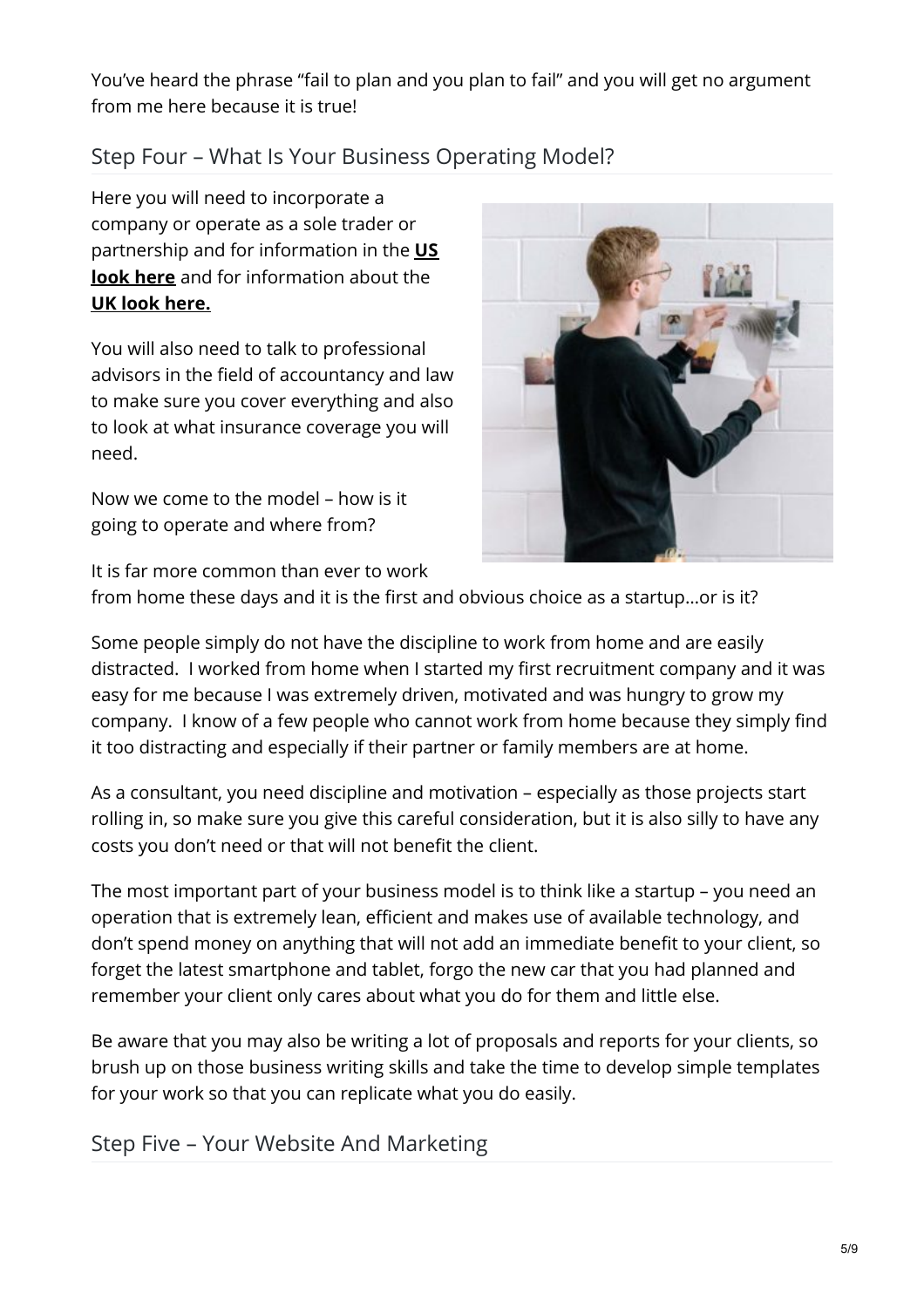Here is one thing that you must absolutely do from the start – get a website and remember that your website is not simply an online presence or a virtual shop window.

Your website should be your hardestworking salesperson.



Anything less should be unacceptable to you and for all things websites, I suggest

you talk to **[Fernando](https://www.clickdo.co.uk/fernando/)**, who will personally guide you through the process.

This will be the first 'face' of your business and explain clearly the message you want to deliver to your market, what you can do for them and most importantly it can save you time in answering the endless questions that consultants would have to answer not only in the pre-Internet days but also today when people cannot get answers that could easily be obtained from a well thought out, well designed and functional website.

I have met and worked with many consultants during my business career form oneperson specialized operations to the large management consulting firms and everything else in between. What I always do is my homework and that means looking for information about the people and today it's a simple online search.

It amazes me today that people do not build the right online presence and some even try to sell the fact to me that they deliberately leave out a lot of information on their sites because their goal is to get in front of the client and sell their services face-to-face.

Of course, you want to be in front of your prospective client as you are targeting local business owners, but today's buyer of any service or product is far savvier than ever before.

The Internet has turned us into a 'buying,' rather than a selling economy and you only have to look at Amazon to understand how the landscape has changed. You can compare, review, buy, and return goods form your mobile today and that means your clients will be doing the same.

I have been selling since I was 19 and have watched this shift – I have always preferred fact-based and educational selling, with the idea to use the information to create a no brainer compelling 'value proposition,' where the buyer wants to 'buy.'

Your website is ideal for this purpose and with the right **[marketing](https://business.clickdo.co.uk/top-21-business-strategies-to-grow-business-profitable/) strategy,** you can **direct [traffic](https://www.clickdo.co.uk/seo-outsourcing/) to it** and **search engine [optimization](https://www.searchenginefarm.com/)** greatly helps with building a brand online and driving the organic traffic to the website for search engines like Google.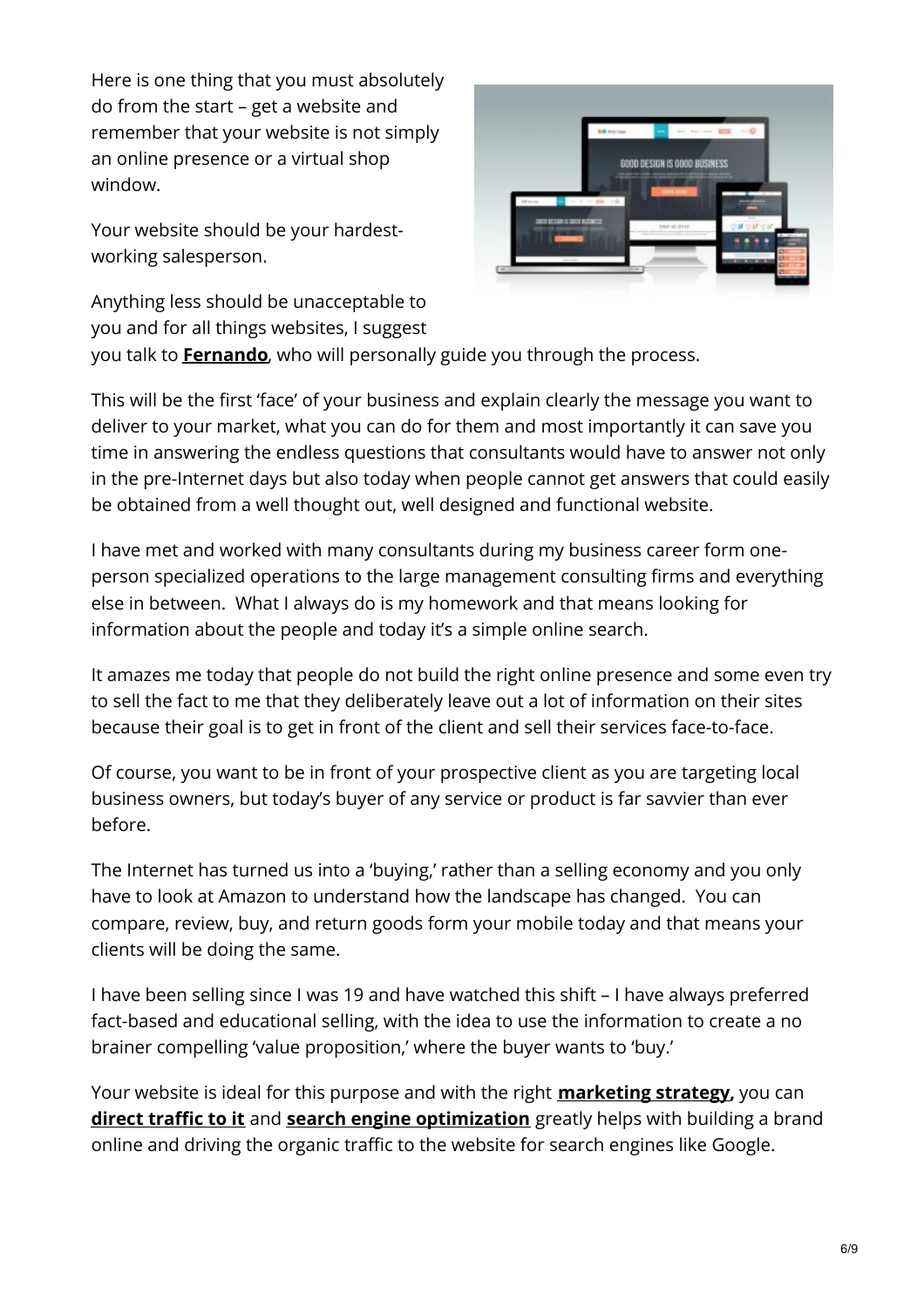As you are starting out you will not have any customers unless you have done some free work which you can showcase of course, but you can also highlight the successes you have had in your career to demonstrate your expertise and your website will also be the foundation of your own personal brand.

I also suggest you build your own 'list' of customers and hold then on your site and hear you can take advantage of **email marketing**.

I would like to go a little deeper into **email marketing** as it is an extremely powerful method to use when you want to grow your business.

I was so excited when I had my first email account back in the early 1990s and I [remember](https://techterms.com/definition/dialup) the days vividly — rushing to connect my modem (we were in the **dial-up Internet** days) and hoping that someone had sent me an email!

Fast forward to today and we are almost fearing to open our inboxes because of the sheer volume of mails and of course, we are pretty much permanently connected to the net at speeds I could only have dreamt about back then.

Savvy marketers rapidly understood the value of **email marketing** and you should understand it too.

But it has to be done correctly the right way — I am on the lists of many marketers and I have bought various goods and services over the years, so it works…but I am very quick to unsubscribe from the list if I believe the email is too pushy or filled with cliched phrases.

Here is a great and [comprehensive](https://www.avasam.com/email-marketing-statistics-you-need-to-know/) article, **"Email marketing statistics you need to know in 2020"** and one takeaway is that over 59% of marketers say that email provides their best ROI.

It is written by **Dawn [Matthews](https://www.linkedin.com/in/dawn-matthews/)**.

Now to Social Media and it is also a very effective method of getting clients as you can see from the amount of advertising there is on '*how to start your consulting business online* etc.

I will just provide a few words of caution here and that is to say that you must remember that any content on Social Media platforms is governed by the owners of those platforms and the rules of the game can change in a heartbeat.

Let's also look at some traditional forms of marketing and one of my favorite ways to get new business quickly is to pick up the phone!

Of all the methods out there, it is the one I would use if I were starting a consulting company to help local business owners in my area – worried about not being great at sales?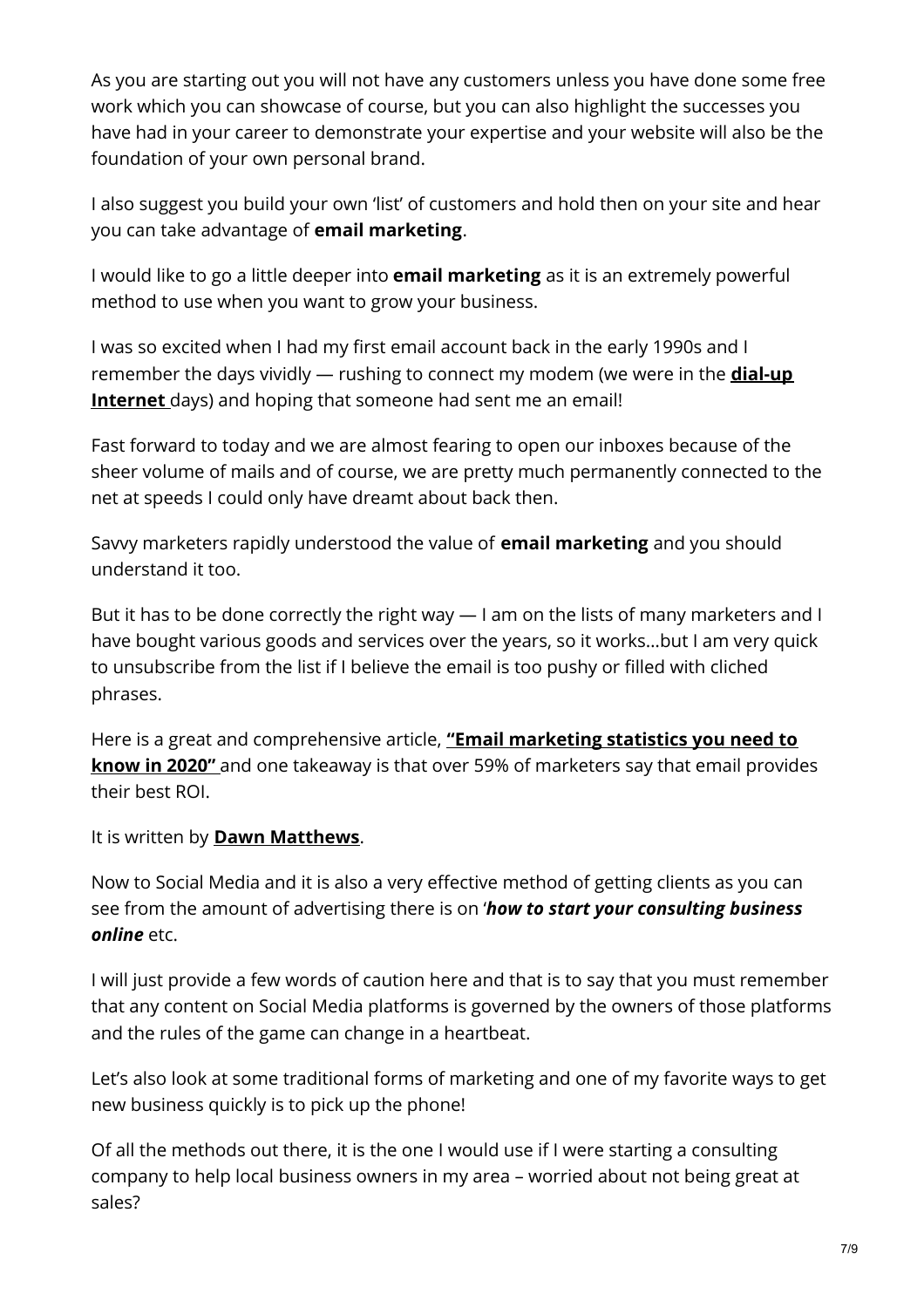Don't – all you need to do is to explain three things:

- 1. Who you are
- 2. What you do
- 3. The benefit to the client

You don't even have to do the above in the order – I know people who open up a sales call with something like this:

### *"I offer cold-calling services for business that guarantee qualified xxx amount of qualified leads per week and my current leads to sales conversion ratio is 5:1, by the way, my name is xxx and I would like to send you some brief information about how I operate and some industry facts that are relevant to your business."*

Do whatever makes you comfortable, but the goal is to get some information out to them, so you can follow up later and before all the sales guru's out there jump all over this approach and say go for the a[pointment straight away," I prefer a softer approach and many times by not going after the appointment, I get it anyway!

But there is one 'rule' – never make a cold-call without doing your homework about the company you are going to call and this is so much easier due to the Internet. Cold -calls are 'cold' usually because there is nothing to base a conversation around!

As we are talking about targetting local businesses, you have the option of simply turning up and introducing yourself in the same manner.

I was mentoring a lady a couple of years ago who was making home-produced organic goods such as gluten-free products and specialized desserts and she was absolutely petrified of selling.

She wanted to grow her company and was attending networking events to do so and I came up with a plan of targetting key restaurants by researching their dessert menus and compiling a list of those that didn't offer what she had. The approach was to simply walk in with some nice menus, with great photographs and some samples and nobody turned her away and she built a nice client base.

Networking is also key and in today's business world there are so many events that you can attend, but be selective and pick the ones where you know business is being done. In the US for example, there are loads of 'chamber of commerce' organizations that exist to promote business in local cities, and **here is one in a City I used to live [near.](http://www.friscochamber.com/)** In the UK you can look at **business [networking](https://www.business-network.co.uk/) groups** and also the **Insitute of [Directors.](https://www.iod.com/)**

There are many ways to market your services to local businesses and I suggest that you look at all of them and find the ones that resonate with you.

## Putting It All Together